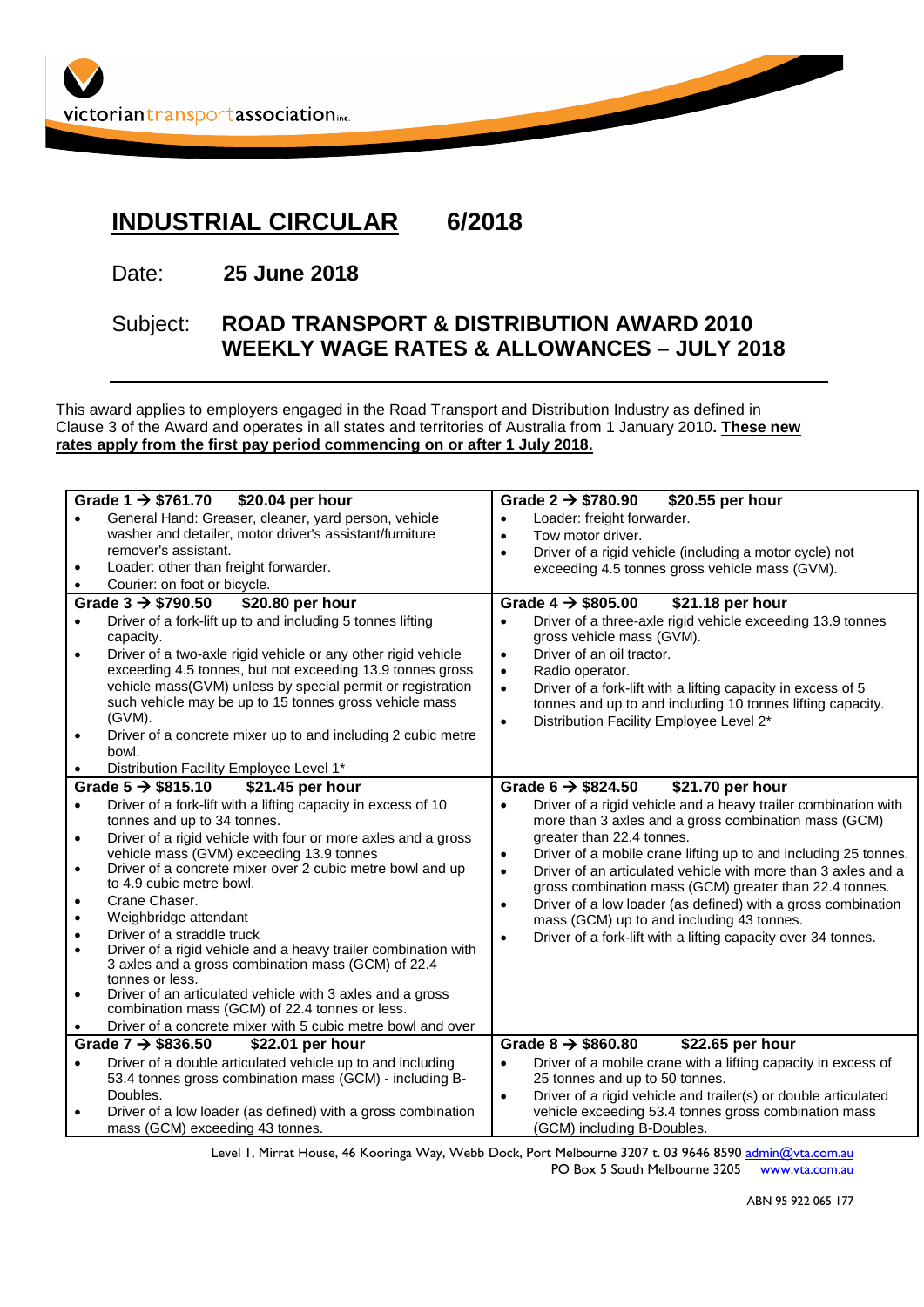

| When driving a low loader for each additional complete<br>$\circ$<br>tonne over 43 tonnes GCM an extra \$1.42 (as part of the<br>weekly rate for all purposes) shall be payable. Provided<br>that no load shall exceed the limit prescribed by or under<br>any State or Territory Act. | Driver of multi-axle platform trailing equipment with a<br>$\bullet$<br>carrying capacity up to and including 70 tonnes capacity<br>Distribution Facility Employee Level 3*<br>$\bullet$                                                                               |
|----------------------------------------------------------------------------------------------------------------------------------------------------------------------------------------------------------------------------------------------------------------------------------------|------------------------------------------------------------------------------------------------------------------------------------------------------------------------------------------------------------------------------------------------------------------------|
|                                                                                                                                                                                                                                                                                        | Grade 10 $\rightarrow$ \$896.90<br>\$23.60 per hour                                                                                                                                                                                                                    |
| Grade $9 \rightarrow $875.20$<br>\$23.03 per hour                                                                                                                                                                                                                                      |                                                                                                                                                                                                                                                                        |
| Driver of a mobile crane with a lifting capacity in excess of                                                                                                                                                                                                                          | Driver of multi-axle platform trailing equipment with a<br>٠                                                                                                                                                                                                           |
| 50 tonnes.                                                                                                                                                                                                                                                                             | carrying capacity in excess of 70 tonnes and up to and                                                                                                                                                                                                                 |
| Driver of a gantry crane.                                                                                                                                                                                                                                                              | including 100 tonnes.                                                                                                                                                                                                                                                  |
| Driver of a rigid vehicle with trailer combinations or<br>articulated vehicle with trailer combinations exceeding 94<br>tonnes gross combination mass (GCM)<br>Distribution Facility Employee Level 4*                                                                                 | For each additional 10 tonnes or part thereof in excess of<br>$\circ$<br>100 tonnes an extra \$17.23 (as part of the weekly wage<br>rate for all purposes) up to 150 tonnes shall be payable.<br>For each additional 10 tonnes or part thereof in excess of<br>$\circ$ |
|                                                                                                                                                                                                                                                                                        | 150 tonnes an extra \$16.52 (as part of the weekly wage<br>rate for all purposes) up to 200 tonnes shall be payable.                                                                                                                                                   |
|                                                                                                                                                                                                                                                                                        | For work performed in excess of 200 tonnes and up to<br>300 tonnes, an additional payment of \$16.13 per day (as                                                                                                                                                       |
|                                                                                                                                                                                                                                                                                        | part of the weekly wage rate for all purposes) to be                                                                                                                                                                                                                   |
|                                                                                                                                                                                                                                                                                        | added to the 200 tonnes rate                                                                                                                                                                                                                                           |

## **\*Distribution Facility Employee Levels and related skills/duties can be found in Schedule B of the Award. Casuals:**

A casual employee shall be entitled to a loading of 25% and it is calculated by dividing the weekly rate by 38 and then multiplying that sum by 1.25 to give a casual hourly rate. In addition to **normal overtime rates (time and a half or double time)**, a casual working overtime or outside the spread of hours is only entitled to a 10% loading (not 25%) on the base award rate. A casual working on a Public Holiday is entitled to the 25% loading in additional to any other applicable penalty.

**Spread of Hours** – the spread of hours in this Award is from **5.30am to 6.30pm, Monday to Friday**. Any work outside of those hours or beyond 7.6 (or 8 if accruing an RDO) should be paid at **overtime rates which are time and a half for the first 2 hours and double time thereafter**. Each day's overtime stands alone.

| Juniors (Under 20 Years of Age) |                                          |
|---------------------------------|------------------------------------------|
| $<$ 19 Years = 70% Adult Rate   | 19 Years to $<$ 20 Year = 80% Adult Rate |

| Allowances –                                   |                                                                               |                                             |
|------------------------------------------------|-------------------------------------------------------------------------------|---------------------------------------------|
| Meal (Per Meal) = $$15.75$ (when applicable)   | Travel (Per Day) = $$31.66$                                                   | Appointed First Aider (Per Week) = $$12.65$ |
| Dangerous Goods - Bulk (Per Day) = $$18.73$    | Where an employee is required to possess a DG licence any training or medical |                                             |
| Dangerous Goods – Packaged (Per Day) = $$7.83$ | costs must be reimbursed by the employer                                      |                                             |

## **Table of Further Additional Amounts**

| A. Leading hands in charge of:                                                                                                       | (i) Per Week (ii) Provided that this item shall not apply to leading loader)                                                                                                                                                                                      |  |  |  |
|--------------------------------------------------------------------------------------------------------------------------------------|-------------------------------------------------------------------------------------------------------------------------------------------------------------------------------------------------------------------------------------------------------------------|--|--|--|
| $3$ to < 10 employees = \$37.31                                                                                                      | 10 to <20 employees = $$55.57$ . More than 20 employees = $$70.59$                                                                                                                                                                                                |  |  |  |
| B. Any employee required to drive a motor vehicle in excess of the limit in length prescribed by or under any State or Commonwealth  |                                                                                                                                                                                                                                                                   |  |  |  |
| Act shall receive an additional \$3.63 per day                                                                                       |                                                                                                                                                                                                                                                                   |  |  |  |
| C. Any employee required to drive a motor vehicle with a truck loading crane (or side-lifter crane) mounted on the vehicle shall     |                                                                                                                                                                                                                                                                   |  |  |  |
| receive an additional \$3.63 per day                                                                                                 |                                                                                                                                                                                                                                                                   |  |  |  |
| D. Any employee required to drive a motor vehicle in excess of 3.5 metres in width or transport a load in excess of that width shall |                                                                                                                                                                                                                                                                   |  |  |  |
| receive an additional \$3.63 per day                                                                                                 |                                                                                                                                                                                                                                                                   |  |  |  |
| E. Employee who is a recognized furniture carter engaged in Removing and/or delivering furniture as defined = \$20.47 per week       |                                                                                                                                                                                                                                                                   |  |  |  |
| F. Employee who is a recognized livestock carter carting livestock as defined = \$20.47 per week                                     |                                                                                                                                                                                                                                                                   |  |  |  |
| G. Employee driving sanitary vehicle = \$23.08 per week                                                                              |                                                                                                                                                                                                                                                                   |  |  |  |
|                                                                                                                                      | $\mathbf{A}$ is the set of the set of the set of $\mathbf{A}$ is the set of $\mathbf{A}$ is the set of $\mathbf{A}$ is the set of $\mathbf{A}$ is the set of $\mathbf{A}$ is the set of $\mathbf{A}$ is the set of $\mathbf{A}$ is the set of $\mathbf{A}$ is the |  |  |  |

Level 1, Mirrat House, 46 Kooringa Way, Webb Dock, Port Melbourne 3207 t. 03 9646 859[0 admin@vta.com.au](mailto:admin@vta.com.au) PO Box 5 South Melbourne 3205 [www.vta.com.au](http://www.vta.com.au/)